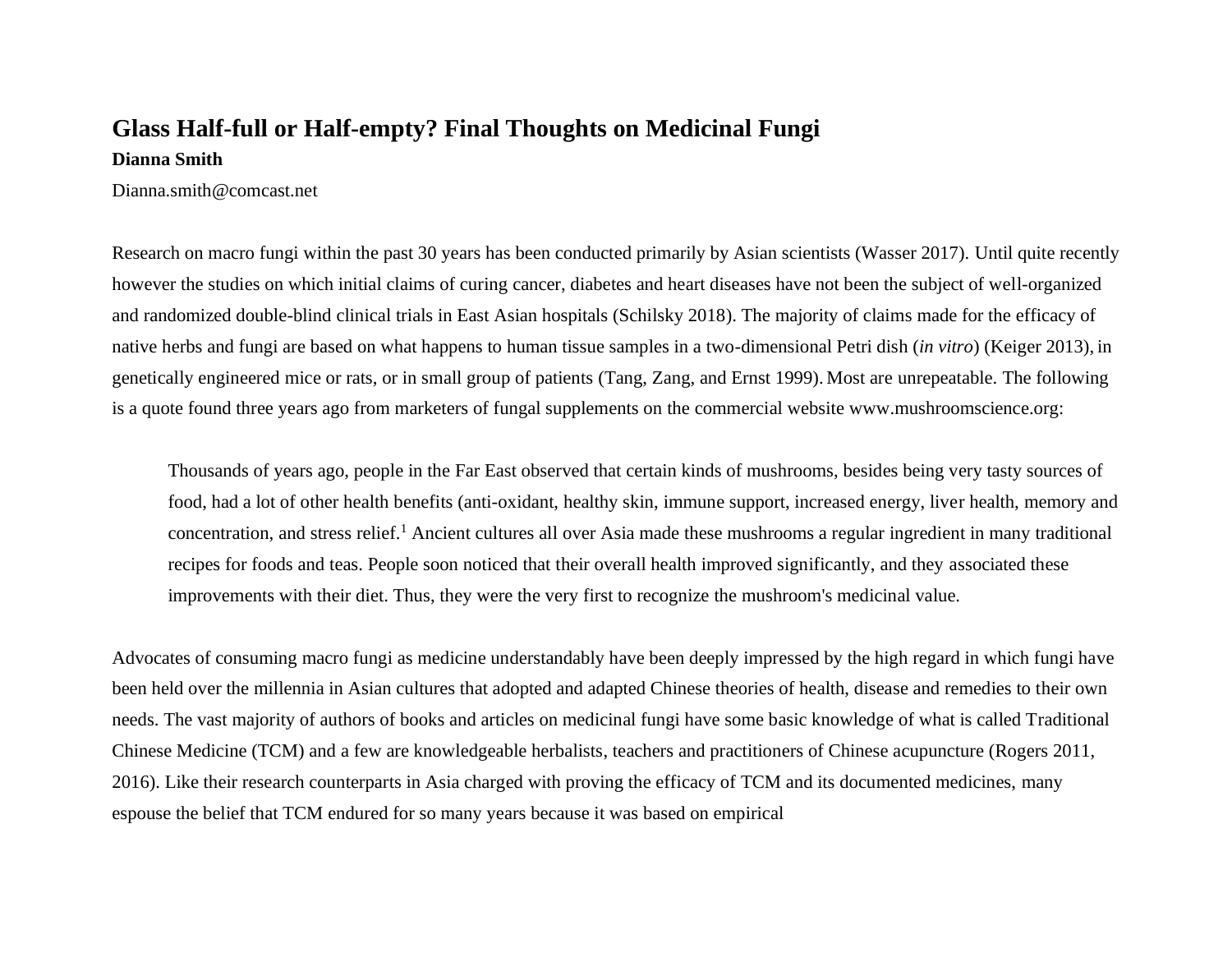<sup>1</sup> These statements have not been evaluated by the Food  $\&$  Drug Administration.

evidence. This is also the official stance of the Chinese government, which has taken pride in spreading knowledge of older therapeutic practices employed to care for the emperor and the politically, economically, and socially privileged segments of the population in imperial dynastic times. Their views generally regard employing fungal and herbal preparations as preventative medicine - and as critics of the reductionist approach of biomedicine - mirror the official statements of the Chinese government in its efforts to legitimize its classical medical traditions and pharmaceuticals for use at home for the peasant masses and abroad (Hepeng 2008; Rencun & Hai 2018) since the mid-1950s.

TCM is actually an uneasy ongoing attempt to synthesize modern biomedical knowledge and modified older medical theories and practices that exists under the auspices and direction of the Chinese government for purposes of caring for the basic needs of the rural population. There is little that is 'traditional' about it. In the pre-modern era, all science reflected the views of the elite regarding our connections to cyclical changes inherent in all aspects of life. It was practiced by educated scholar-officials and others obliged by the requirements of filial duty to care for sick family members (Hinrichs 2013). With few exceptions, the scholar-physician did not take on clients unless his services were requested by equals or superiors. His role was not so much to heal, but to advise those dependent upon him on ways to recalibrate and coordinate one's thoughts and behavior to better synchronize with patterns of cyclic change observed in the heavens and on earth. Medical theory and practice were based on a theory of correspondences that incorporated everything known from foods, tastes, textures, odors, daily and seasonal changes in weather and temperature, planetary movements, minerals, gems, colors, musical notes, numbers, and so on. Within the classical system, the exterior and interior of the human body embody a complex of functions that ideally resonate with patterns of cyclic change over time in the heavens, on earth, and in political and social realms. A life unsynchronized with the cosmic order could render one susceptible to a range of emotional and physical aberrations that would manifest themselves in a weakened constitution and possibly disease (Unschuld 1985). The physician's role was to restore the ill to a normal functioning state of health and harmony in tune with nature's laws or patterns (Kaptchuck 2000). He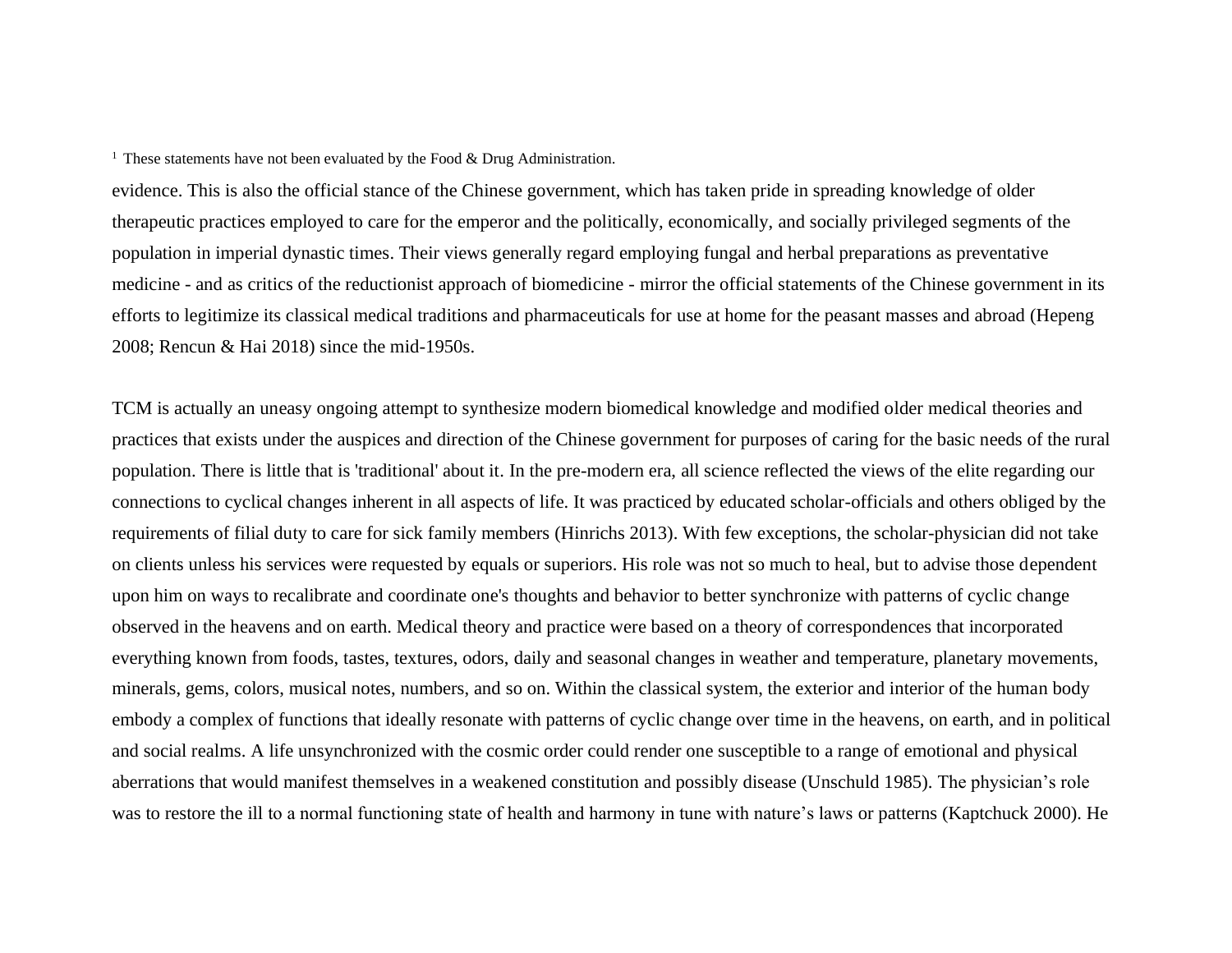might prescribe combinations of organic and inorganic ingredients with instructions on proper preparation techniques and guidance on the time of day and duration period to consume them. Classical medicine generally satisfied the needs family members who were not suffering from debilitating illnesses. Despite statements like the one at the top of this essay, Chinese medicine was never intended to cure heart diseases, diabetes, Alzheimer's or cancers. If a scholar-physician's prescription didn't work, dissatisfied patients were free to consult any one of numerous other practitioners, pharmacists or itinerant herbalists that catered to different segments of the urban and rural populations. Other specialists dealt with opening blockages to the movement of chi' through acupuncture or moxibustion, repairing broken bones, giving dietary advice, removing curses, assisting birthing, childhood diseases, women's health, veterinary medicine and caring for military wounds. The range of medical practices was broad and included exorcisms, incantations, wearing of talismans and charms, as well as the use of foods, herbs, insects, parts of exotic and wild and domestic animals, worms, venoms and inorganic ingredients (Gernet 1959). While it is likely that some practices and remedies resulted in healing the sick due to the efficacy of the procedures and medicines employed, by and large patients suffering from many disorders got well on their own. This situation happens to all of us. Most disorders are self-limiting. We eventually recover from most discomforting health problems within a week or two whether or not we take medicines. Some Confucian trained physicians also observed that the body spontaneously healed itself of pathologies through the process of vomiting, sweating, bleeding or excretion of urine or feces (Liu 2015, 26).

In cultures informed by Galenic medicine, bloodletting was a common practice of healers for at least two thousand years (Lawrence 2008). Despite seeing their patients weaken and often die, the practice continued up through the twentieth century even in the 'advanced industrial world'. Therapeutic 'Phlebotomy' continues to be practiced today for two diseases: hereditary hemochromatosis and polycythemia vera (Juergens 2005). The TCM prescriptions used in ancient and in modern China appear for the most part to have been no worse than those employed in the west through the first decades of the twentieth century. On the positive side, the educated physician's recognition that one's psychological or emotional state can have an effect on one's perception of health was unique. The importance given to managing stress through meditative breathing techniques, exercise, massage, acupuncture and other techniques may have been the greatest gift TCM has bestowed on our efforts to incorporate Chinese therapeutic practices into our hospitals'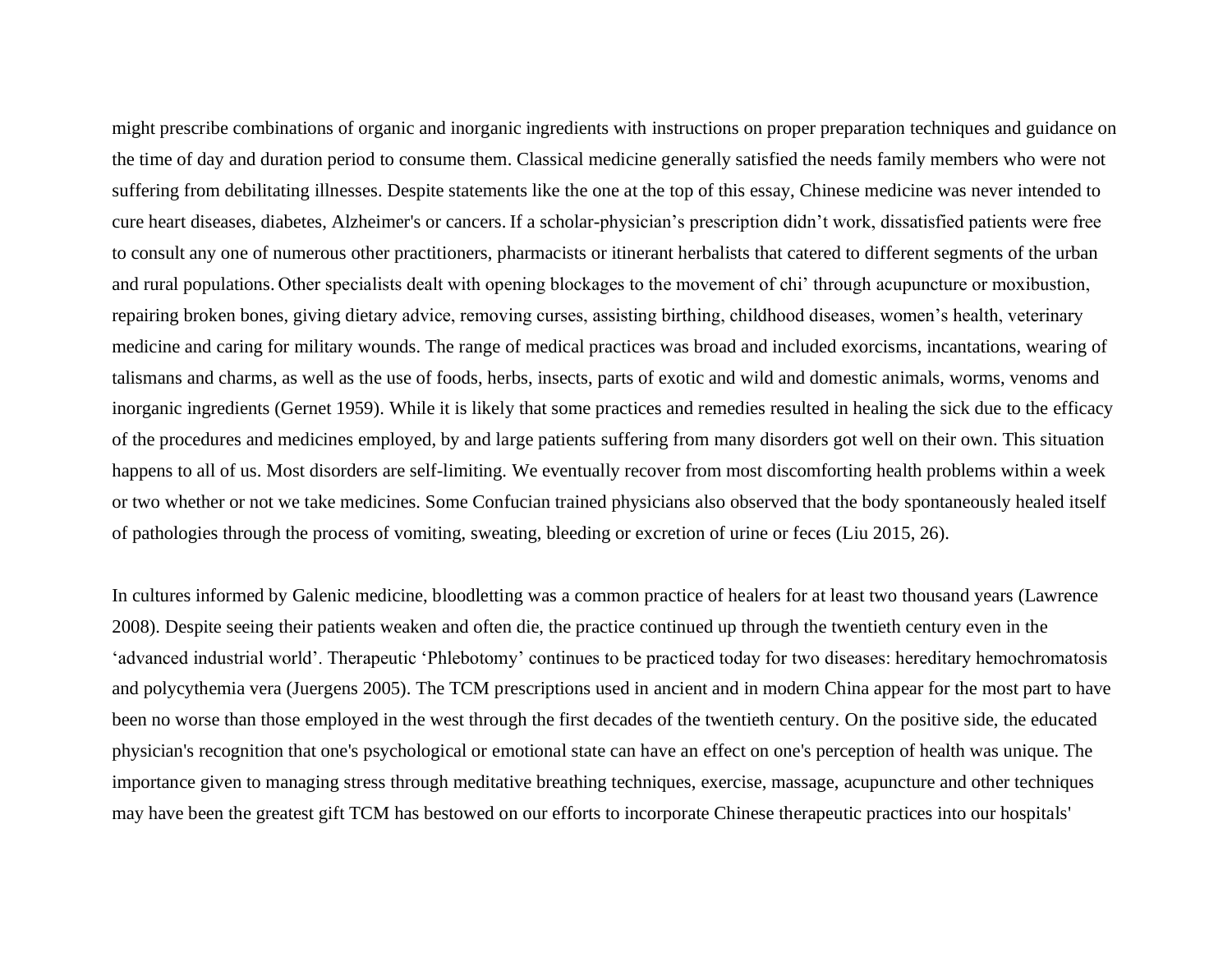complementary medical programs for patients suffering from severe and terminal illnesses. An argument could also be made that traditional emphasis on the importance of dietetics (Chang 1977) was beneficial especially for those who could afford to eat a varied diet rich in healthy foods from all parts of the empire and beyond. China's efficient agricultural practices, storage and distribution methods supported continuous population growth beyond that experienced anywhere else in the world despite having far less arable land. Challenges to government order in the nineteenth century resulting from the encroachment of European traders with weaponized ships and missionaries in tow at treaty ports, widespread opium addiction, land shortages, floods (Ye, Fang, and Li 2016), drought, crop failures, famines, peasant revolts, epidemics, and military invasions led to the breakdown and collapse of traditional government institutions designed to protecting the Chinese population from widespread starvation.

Following the collapse and the dissolution of the empire with the abdication of the last emperor in the early twentieth century, influential politicians, intellectuals and reformers began looking outside their borders for inspiration for China's future as an equal among nations. Chinese science and its association with a failed dynastic political system was deemed unsuitable by intellectuals pushing for modernization. Sun Yat-sen, a western trained doctor, ordered the burning of extant ancient medical texts. Chinese medicine was judged to be a stinging remnant of China's feudal past and was abolished in 1929 as unscientific (Unschuld 1985). The few remaining native practitioners familiar with the indigenous scholarly tradition of classical medicine went into hiding in fear of being persecuted.

After the establishment of the People's Republic in 1949, intellectuals who viewed ancient Chinese medicine as a source of national pride gained ascendency, argued for and supported its official revival and sponsorship by the government under Mao (Chen 2017). He personally did not believe in Chinese medicine (Li 1996), but there simply were not enough Chinese physicians of biomedicine to care for the country's half-billion people. Mao depended on traditional medicine - including the practice of acupuncture, (a therapy most scholar-officials had little use or respect for during the previous two millennia), to treat the masses and particularly the rural peasantry (Zhang 2017). The plan was to modernize and systematize Chinese classical medicine to make it more scientific. To this end, they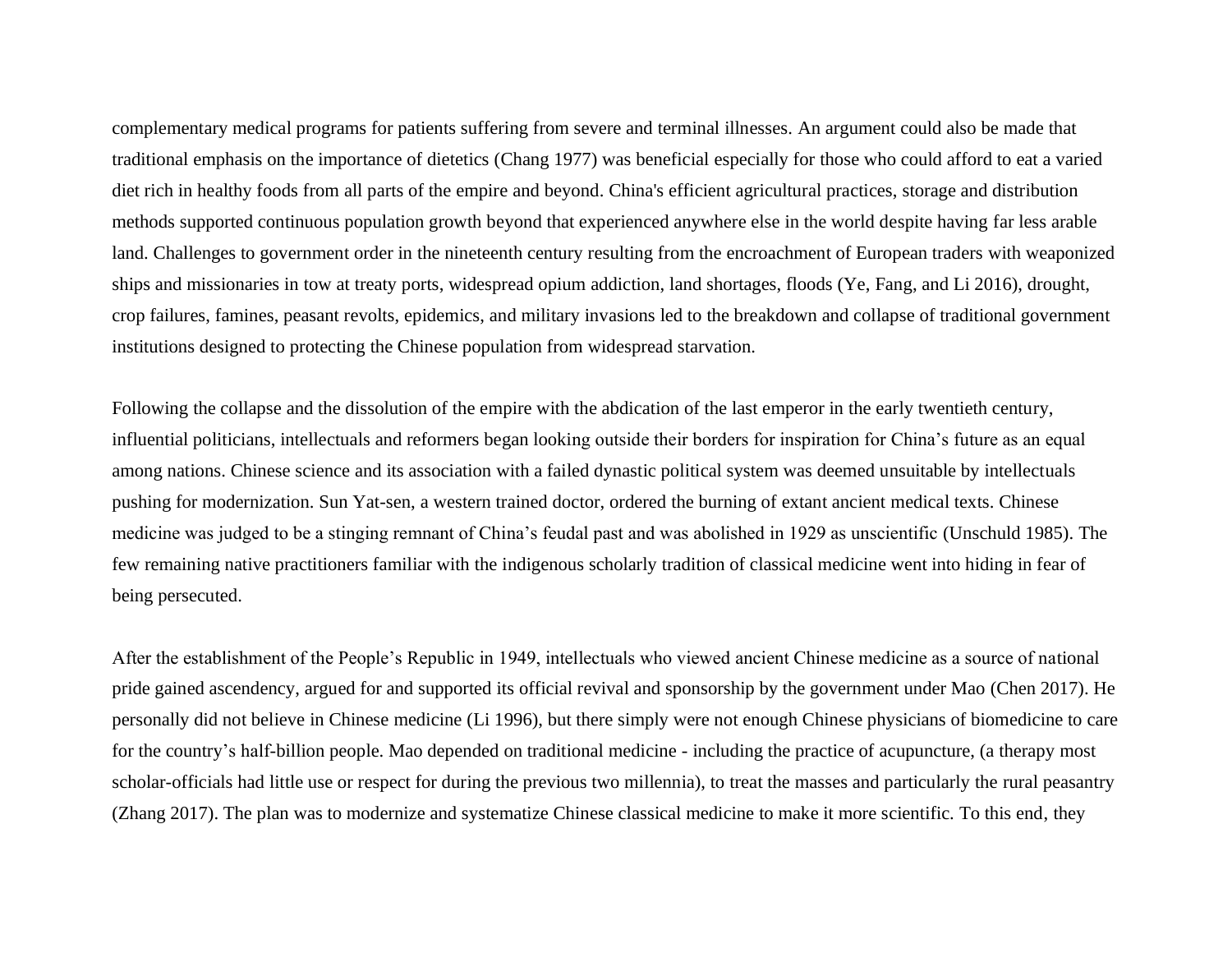removed some ingredients included in pharmacopeias deemed superstitious. They also promoted the use of Chinese drugs deemed equivalently efficacious to conventional, but costly, 'western' drugs. These would be sold at home and abroad as affordable alternatives.

With limited resources available, mid-twentieth century Chinese physicians and scholars were forced to rely on Japanese translations of original Chinese texts or on the translations of western sinologists to rediscover their own medical traditions. To satisfy skeptics trained in conventional biomedicine, physicians of biomedicine and Chinese medicine were required to prove that TCM was as scientific as 'western' medicine. To this end, they were commissioned to find descriptions of diseases in the historical literature which appeared to match modern diseases conditions (Unschuld 1986). They were ordered to find prescription ingredients mentioned in the imperial pharmacopeias to effect cures of these disease conditions. Government directives were not conducive to encouraging an unbiased examination of its medical texts, therapies or prescriptions. Lacking proper training in conducting clinical trials, it is not surprising that the majority of studies published suggested that TCM was highly effective in preventing diseases that 'western' medicine continued to find challenging.

By the mid-to-late 1950's Mao's regime began promoting world-wide use of TCM. Claims were made that it was founded on a long monolithic and empirically valid tradition of diagnosis, disease determination, and knowledge of thousands of efficacious pharmaceutical ingredients. In being holistic and patient-centered rather than organ-centered, it was deemed superior but complementary to conventional biomedicine. In reality, Chinese medical theories, practices and medicines changed constantly over the previous two millennia (Sivin 1987). But this political analysis facilitated the easy export of TCM and acupuncture to spread and become firmly established around the world. It also sanctioned the uneasy preservation of TCM to exist side-by-side with modern conventional medicine in China.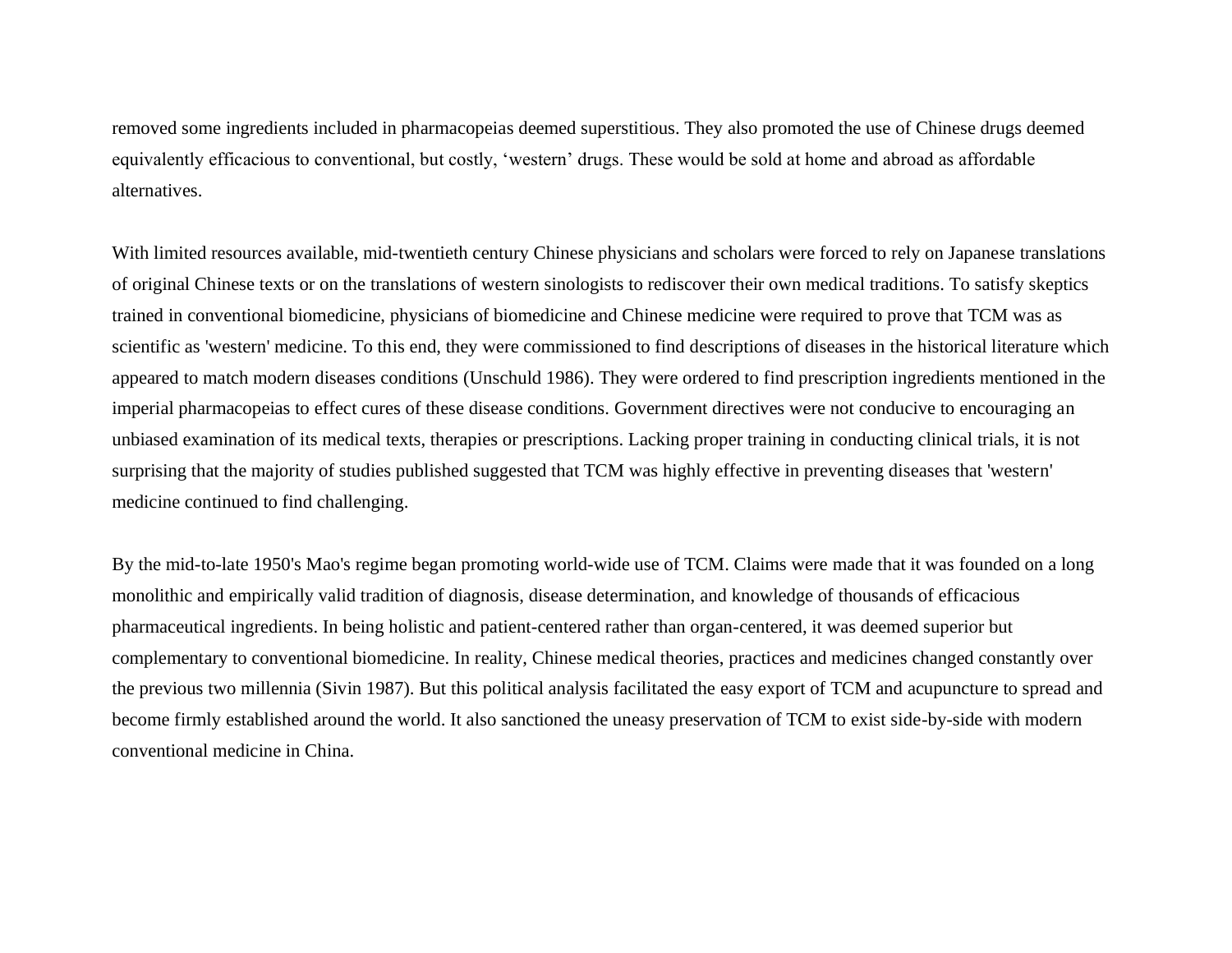Despite attempts to make TCM conform to the mechanistic concepts of disease in the West, the overall result has been disappointing for many. Equating modern ideas of health with older ones is historically inaccurate and has led many inside and outside China to believe that pre-moderns understood the dynamics of heart diseases and cancers as well as a trained heart specialist or oncologist - just in a more 'holistic' and gentle way. Western researchers, writers and manufacturers of herbs and fungal products continue to espouse the fiction that TCM was practiced for all members of society and that physicians in pre-modern China appeared to comprehend the complexities of the immune system, the role of free radicals and the value of antioxidants. Certainly, the theoretical foundations of TCM were generally reflective of the desire to depart from the superstitious beliefs of the uneducated regarding the causes of disease. Some health prescriptions were undoubtedly based on experiential knowledge that served to change the patient's condition for the better. Remedies for wounds, and common conditions like sleeplessness, listlessness, constipation, diarrhea, hemorrhoids, fevers, coughs, certain urinary conditions, skin diseases, erectile disfunction and pain were discovered and used successfully. But with some notable exceptions (Anderson 2014), the elite medical practitioners of the past selected specific materials for a prescription based largely on esoteric criteria that conformed to idealist theoretical considerations. Thus, *Ganoderma lingzhi* being reddish was associated with the functions of the heart (cognition, consciousness and mental states), blood, the emperor as ruler, fire, late summer, south, Mars, heat, weddings, happiness, laughter, certain musical notes, red cinnabar, particular foods including chickens and beans, scorched odors, flavors, scents, bitter tastes, the tongue, small intestine, and magical numbers 2 & 7 (Maciocia 2015, 19-26, 107-116). Chinese scholars who practiced or dabbled in classical medicine were usually no more inclined to consider questioning the veracity of their belief in knowable patterns of nature's cyclic changes than astrologer-astronomer Johannes Kepler would question the literal truth of Pythagoras' belief in the harmony of the spheres. If a theory, therapy or medicine didn't behave as expected, discrepancies might be attributed to any of a number of causes. On the other hand, a prescription that seemed to work once for any one patient, might be declared, boldly promoted and marketed as a 'proven remedy' (Sivin 1987, 19). Despite decades of ongoing attempts to establish a scientific basis for the ingredients employed in prescriptions for various disease descriptions, so far only one – artemisia - has been found medically efficacious for treating a serious disease common in many regions in the world - malaria. It was used in early China in combination with several other ingredients for fever. In any case, the Chinese government's propaganda that drug therapy in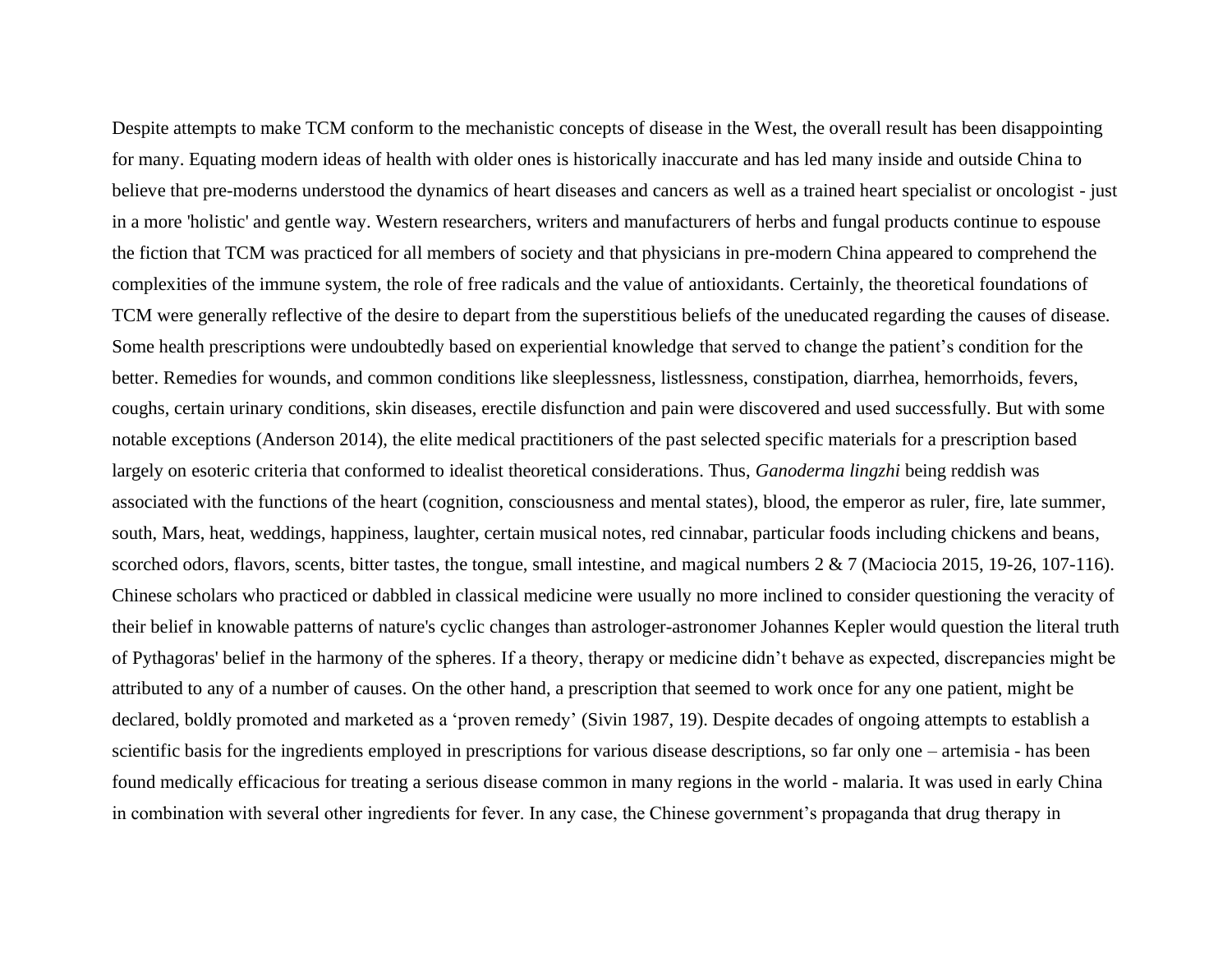historical China was analogous to the empirical science of modern medicine does not appear to be able to withstand scrutiny (Crozier 1976, 354).

There are several difficult issues that need to be addressed when researching any 'natural' remedy. The number of compounds in fungi (and herbs) with medicinal potential is huge. Figuring out which help or hinder health in a particular situation is fraught with difficulties, not the least of which is the fact that the levels of various compounds and their therapeutic activity vary greatly from one fruiting body to the next of the same species. Processing procedures are not uniform from one manufacturer to another. Some manufacturers use mycelium combined with preferred growing medium. Some swear by the medicinal activities of fungal spores, while others prefer powdering the entire fruiting body. Hot water and alcohol extracts are considered more potent than powders by some, although in China the preference is to employ hot water extracts. Complicating matters is the fact that prescriptions are not administered to patients as single ingredients, but in combination with several other substances for their alleged moderating or enhancing effects as defined by classical theory. In the hospital environment, for example, a patient is treated with conventional drugs along with concoctions of up to 20 or more other ingredients used by TCM practitioners. As a result, it is impossible to know whether an improvement in a patient's health is due to the standard medicines or the synergistic actions of the entire formula. Needless to say, it is not surprising that scientists are now working to identify and isolate specific compounds and study precisely what they may be doing in the human body.

It is notable that researchers of macro fungi having potential to affect changes in health conditions currently view their properties as having mostly an indirect rather than a direct impact on various disease conditions. Earlier claims for the miraculous ability of fungi to cure all diseases from the common cold to cancers have dampened considerably among scientists throughout the world. But macro fungi continue to be marketed as curative of numerous diseases in countries that do not require evidence-backed proof of their efficacy. As 'functional foods' they may serve to stimulate the immune system to target and fight imbalances that might become pathological in patients whose immune systems have been suppressed. This may be why macro fungal remedies are mainly employed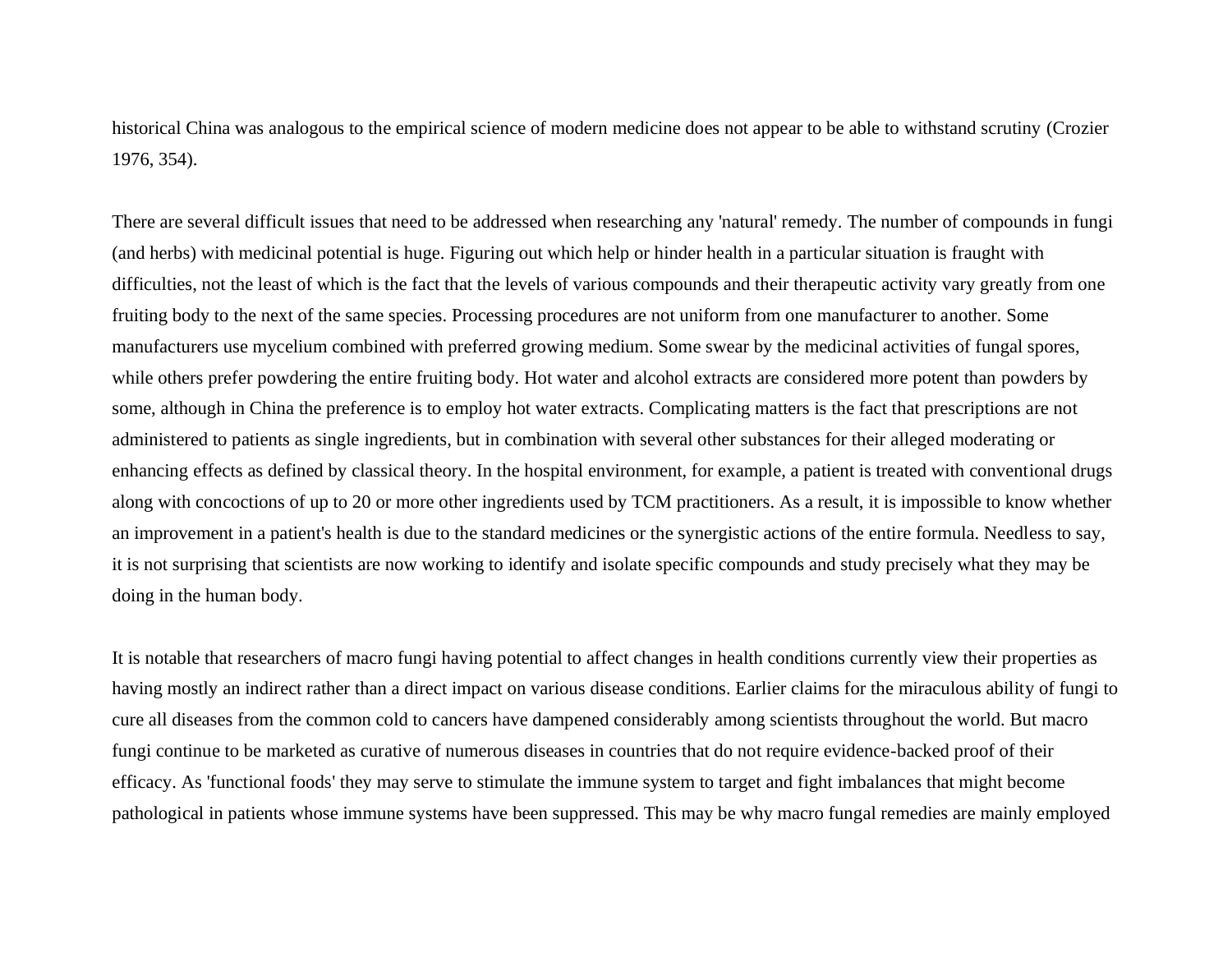these days as adjunctive therapies for patients who have been cured of diseases using modern conventional treatments. It is reported that they may enable patients to recover more quickly and with less discomfort. Nonetheless, I find it rather strange that a revised and updated edition of *Cancer Management with Chinese Medicine: Prevention and Complementary Treatments* by Yu Rencun and Hong Hai, makes no mention of studied macro fungi, such as *Ganoderma* or *Cordyceps,* as being employed as either a preventative, curative, or adjuvant remedy for treatment of any kind of cancers! The only fungal foods mentioned that are said to have anti-cancer effects include the oyster mushroom, the white jelly and black jelly fungus (Rencun and Hai 2018, 185-244).

It would be interesting to know whether a non-fungal diet rich in nutrients found in medicinal mushrooms might have comparable effects on the immune systems of patients or if there are potent compounds unique to fungi that make them more therapeutic (Martel 2017). Avoidance of disease through informed nutrition is a hot topic of research among nutritionists and not surprisingly, of Chinese researchers looking to find natural ways to prevent and cure diseases. Various studies propose that a number of foods besides fungi might be used to treat and prevent liver cancer including grapes, asparagus, pomegranates, French beans, tomatoes, black currants, ginger, garlic and others (Zhou 2016; Friedman 2009). We are all aware of magazine, newspaper and online articles espousing the virtues or vices of consuming particular foods. In any case, most existing studies on the subject of prevention or cure of specific diseases through food are *suggestive* of topics and studies that need to be investigated further. None, so far, are reflective of concern for meeting the high standards of evidence-based medicine. As with fungi, the majority of studies indicating anticancer, immunomodulating, antimicrobial, hepatoprotective, antioxidant, antidiabetic and anti-inflammatory properties are reflective of *in vitro* observations (Zhang 2016). The majority of studies employing human subjects have been of poor quality (Chung 2015), with the result that it is impossible to either support or refute the efficacy of using Chinese fungal or herbal medicines to treat specific disease conditions (Wang 2014).

Some claims for the efficacy of macro fungal in humans are based on results observed in Petri dishes or in inbred or genetically modified rodents. Most preliminary trials that appear to be effective in animals fail to be applicable to humans because they are either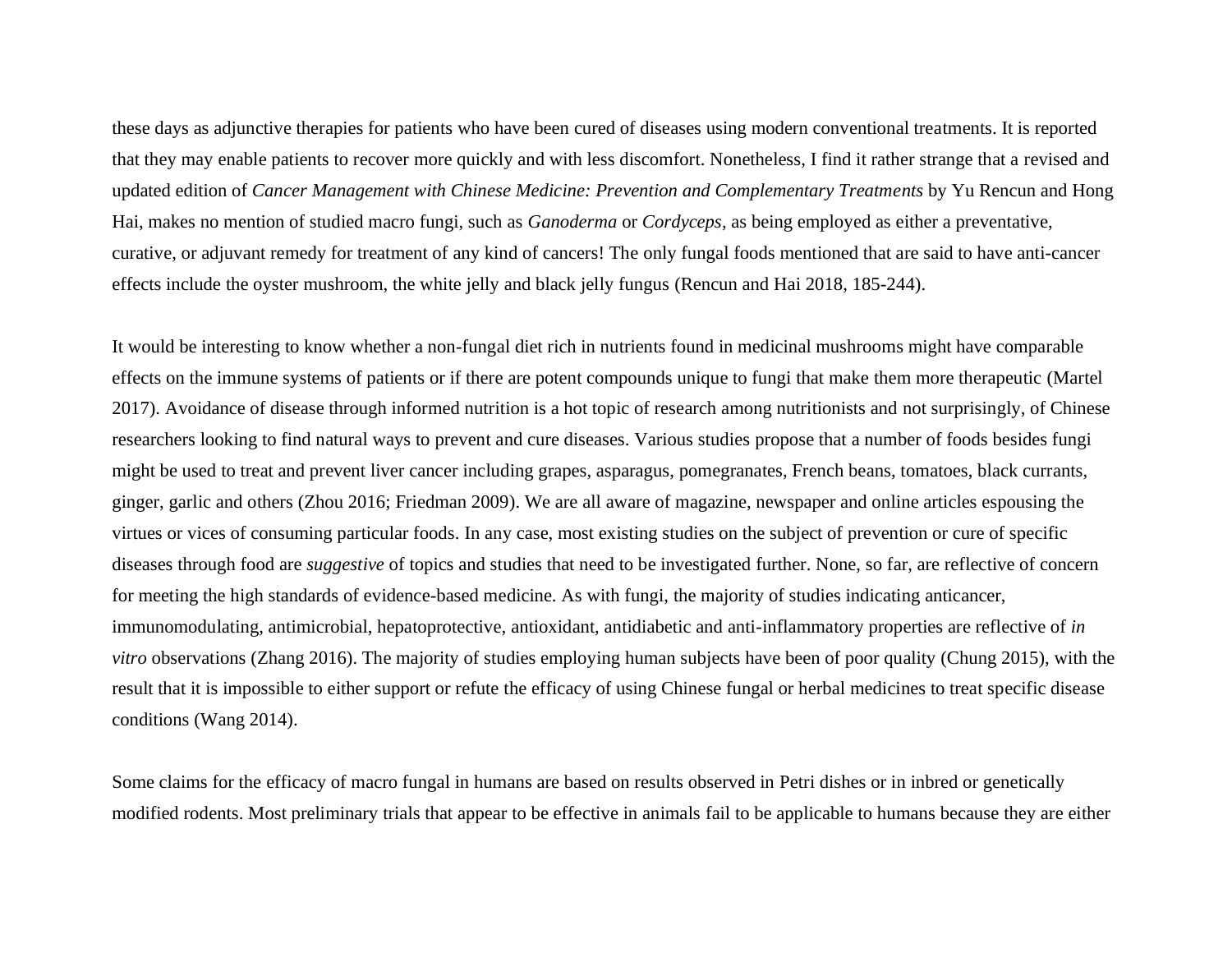ineffective or dangerous. Thalidomide, prescribed as a sedative for sleeplessness, was considered completely safe even for pregnant mothers and children had no effect on mice or rats (Kim and Sciali 2011). But it caused a world-wide epidemic of unanticipated birth defects. It has been estimated that of the few successes of tested drugs on animals, fewer than 14% are replicated in randomized human trials (Wong 2019, 273-286). Many substances will kill cancer cells in a Petri dish, including peroxide, an observation that has led some alternative health practitioners to treat their cancer patients with it. As long as cancer cells have a steady supply of glucose, they can thrive in low to no oxygen environment (Warburg effect). Some hypothesize that the oxygen delivered by injecting 35% food grade hydrogen peroxide into tumors can flood, kill and prevent low oxygen cancer cells from dividing (Wells 2013). Unfortunately, cancer cells can survive and proliferate with or without oxygen and flooding them with oxygen won't help. In fact, hydrogen peroxide can promote cancer growth and metastasis (Lisanti 2011).

Chinese researchers of TCM pharmaceuticals are becoming more sophisticated in conducting studies on fungi and other ingredients used in traditional medicines, but as of now they have not yet presented sufficient evidence that their test tube or animal studies will work as expected in humans (Chen 2016). In the near term, it is unlikely that the situation will improve. Rather than try to meet the tough standards of the FDA approval requirements to sell their products in the lucrative United States market for prescription medicines, under Chairman Xi testing for efficacy and safety of TCM pharmaceuticals has relaxed. China is doing a booming overthe-counter business selling health 'supplements' that are basically unregulated. Based on preliminary studies, though, unlike vitamin and mineral supplements it does appear that most 'medicinal fungi' purchased from reputable cultivators and distributors are generally safe to take under a physician's supervision. It is the responsibility of each individual to learn what goes into validly conducted scientific research and their health supplements. When researchers indicate there *may* be a positive effect from taking a given amount of a so-called medicinal fungus if you have a particular disease, it does not mean there *will* be a positive outcome.

The desire to identify and harness the positive benefits of incorporating edible macro fungi into our diets has hastened the examination of their use in folk traditions over the course of history. This is a positive development. The foods and medicines of all indigenous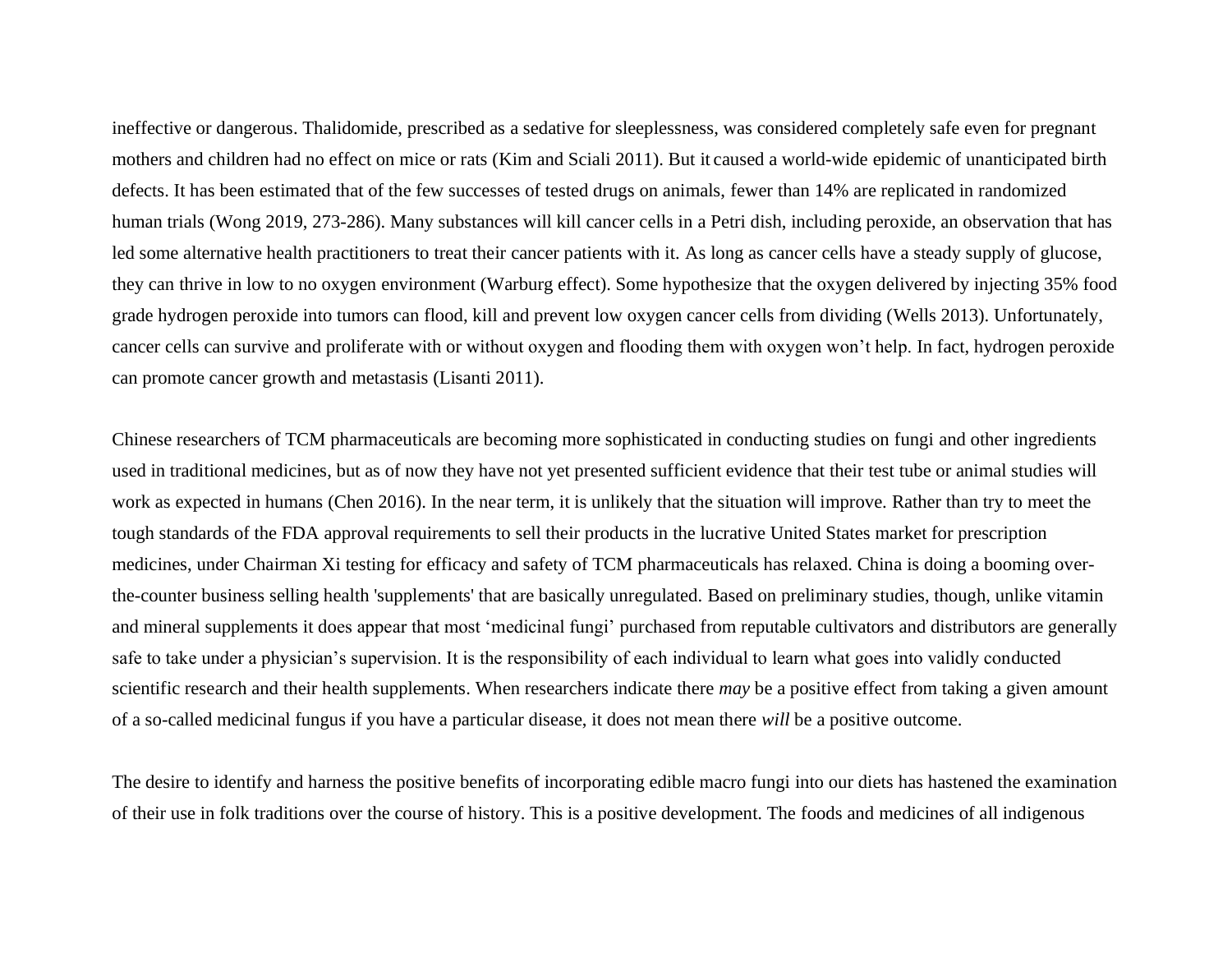healing traditions need to be studied in hopes of finding new and more effective medicines for numerous diseases we will contract in the present and in the future. But our concepts of disease, no matter how inaccurate or incomplete they may be judged in the future, are still too 'modern' for us to easily understand the philosophies of health and disease of our predecessors without years of serious study. One of our biggest mistakes is assuming that humans in the past saw the world the way we do today. We can respect and learn about their beliefs systems, without imposing our own on theirs.

### **IMMUNOLOGY**

Immunology is a growing field of study for scientists, especially after harnessing the tool of gene analysis (Hamers 2017). Researchers are working to understand the activity of the body's defense strategies as well as those of pathogenic origin (Houlton 2018). However, most arguments supporting the efficacy of myco-medicinals neglect to acknowledge that microbes as well as cancer cells evolve quickly and are often able to avoid detection and an immune response (Casás-Selves and DeGregori 2011). In fact, every tumor is different and often requires a combination of drugs to keep it at bay (Schieszer 2015; Waldolz 2018). This is one reason why medicine is becoming more personalized. Assuming that fungal pharmaceuticals are effective in strengthening the immune system and enabling it to fight diseases, is there any reason to believe that they will be any better at defying the ability of microorganisms and cancers to evolve and evade destruction? We just don't know yet.

Fungi do not hold a monopoly on producing potentially useful medicines, nor are they necessarily the strongest medicinal organisms. Research on targeting specific genes and types of cancers is being carried out using bacteria (Song, Vuai, and Zong 2018; Wogen 2016; Tores 2017), viruses (Kuperferschmidt 2018), and venoms (Sargent 2017), as well as fungi. Recently it was discovered in a lab setting that the Zika virus kills glioblastoma brain tumor stem cells *in vitro* with marginal effect on normal brain tissue, which are normally resistant to current treatments (Zhu 2017, 2843-2857). Some of the newest research involving engineered immune cells for dealing with certain cancers also looks promising, although continued research is required (Neelapu 2017; Sagiv-Barfi 2018).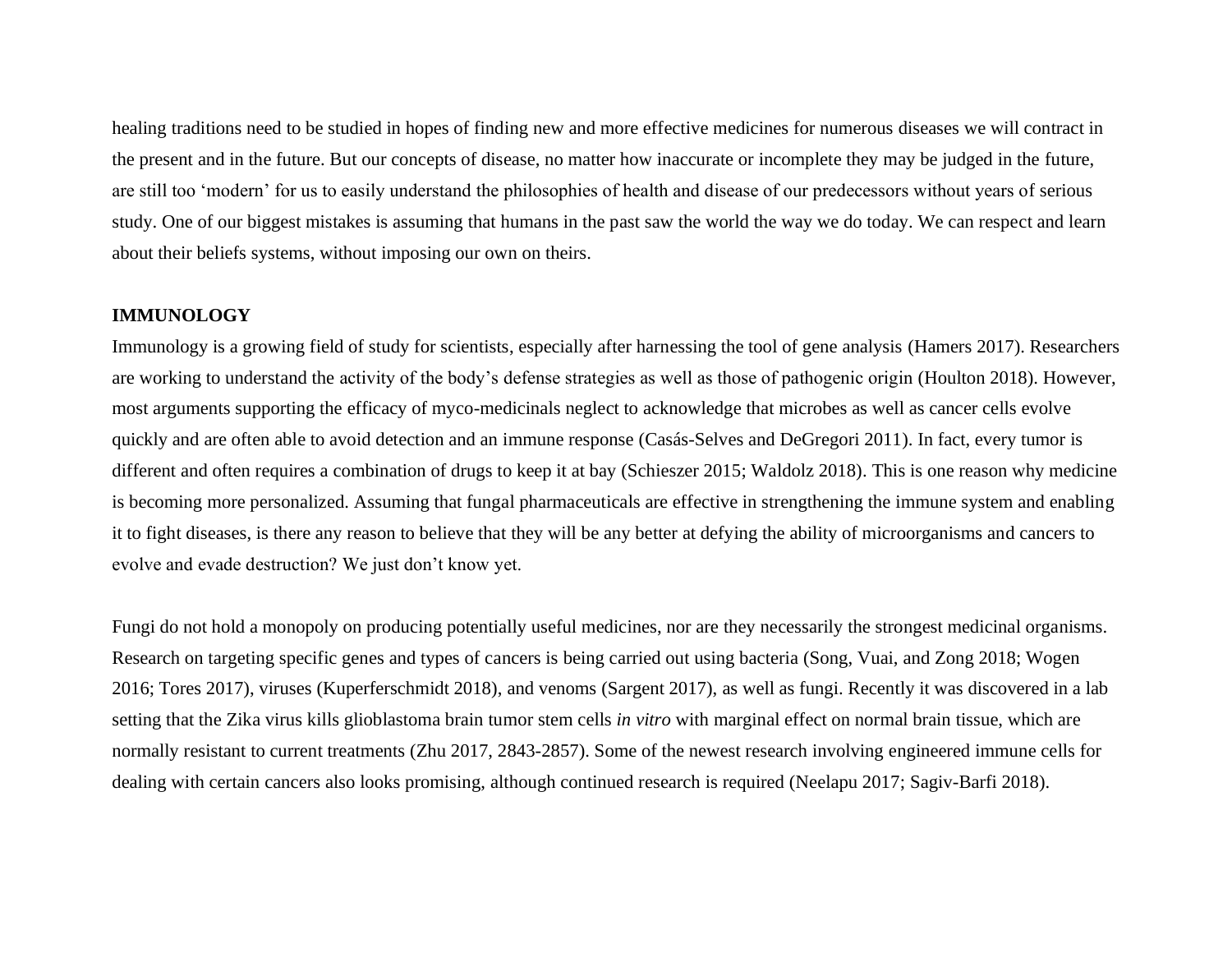Basic scientific research is necessary in order to develop drugs and therapies that will be better at targeting pathogenic cells than have been used in the past. The entire topic is extremely complicated, and we are just beginning to gain an understanding of some of the issues involved. It seems likely that further exploration of the activities of macro-fungi will ultimately play important roles in both our understanding of the complexities of the immune system as well as provide potent and increasingly less destructive strategies for modifying and living with diseases like cancers.

### **THOUGHT EXPERIMENT**

## **What is the basis for adding these fungal ingredients to our life-style regimes – when we are not 'sick'?**

Given what is currently known about employing macro fungi to strengthen the immune responses of immune-suppressed patients who have undergone treatments for debilitating conditions, I see no problem with taking macro fungal preparations proven to assist the recovery process under the supervision of a physician. I suspect that there are many other ways of achieving similar results using a combination of nutrient rich vegetables, fruits, beans, nuts and grains with a few different edible fungi thrown in for good measure. Classical Chinese cooking excelled at combining ingredients that were healthy (Cohen 2015, 91-111), varied and capable of ensuring that especially males among the privileged elite, at least, ate well and barring genetic defects, would live a long life. Overindulgence in food, drink and other worldly pleasures led to obesity, diabetes, heart problems and a lifespan that may have exceeded that of most peasants but was significantly shorter than it might have been.

But supposing you are reasonably healthy, would it be wise to take macro fungal supplements or tinctures on a daily basis to prevent any disease? Would you take an antibiotic every day, 'just in case"? Would you inject yourself with insulin, even if you didn't have diabetes? Would you consider taking a medicine for treating severe heart disease as a preventative measure, assuming you are free of the disease? Do you think we should undergo radiation therapy or take chemotherapy drugs if we do not have cancer?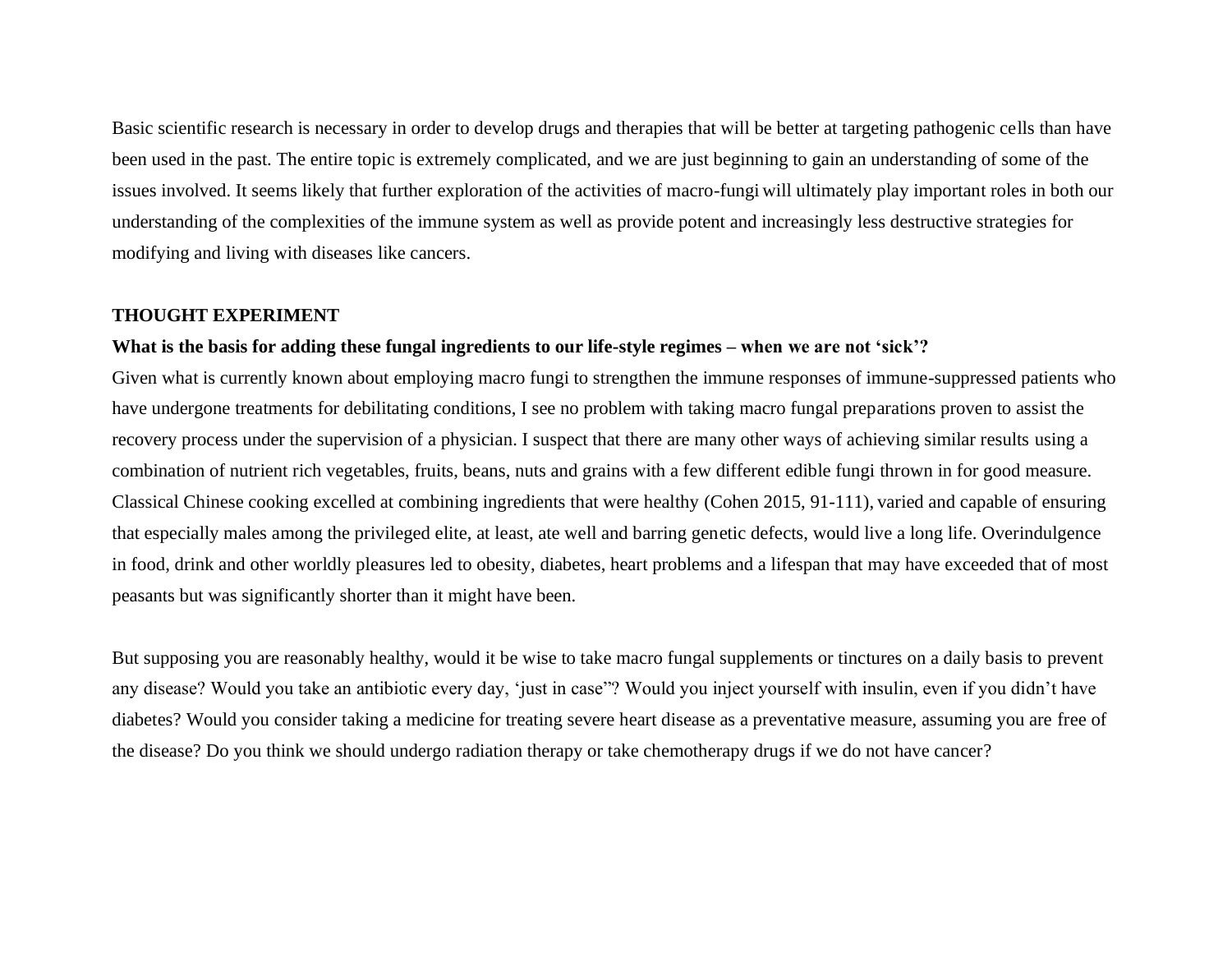If we accept the probability that certain compounds in fungi are effective in boosting the immune system's natural defenses against malevolent intruders in a body that is or has suffered a debilitating disease, what might we expect they will do in a body that is healthy? Most supplements taken by humans are not stored anywhere in the body for use when needed but are expelled as waste. Studies on people with various diseases who take large doses of vitamins, minerals (Dawsey 2014) and antioxidants (Terry 2000) show that contrary to belief, they tend to expire sooner than those who don't take them. We talk about how fungi are closer to humans phylogenetically than we are to plants. As Paul Stamets writes in *Mycomedicinals: An Informational Treatise on Mushrooms*:

Fungal medicines are active against many diseases that afflict humans. A peculiarity of nature is that we suffer from many of the disease organisms that afflict fungi, but in general, are not susceptible to those infecting plants. Many scientists believe that this relationship occurs because we are more closely related to fungi than to any other kingdom, having shared a common ancestor more than 460 million years ago, and thus developed defenses against mutual microbial enemies. For physicians, naturopaths, herbalists, and lay people, medicinal mushrooms may well hold answers for many of today's major health concerns. Increasingly, medicinal mushrooms are valued not only as adjuvant therapies to allopathic practices, but show promise for preventing diseases, including cancer (Stamets and Yao 2002, 5).

I love fungi and appreciate what they do for all of life, including supporting our health and providing defense against many plant diseases. To the extent that some cancers are viral, bacterial or fungal in origin, the possibility that they will have an increasingly greater role to play in our therapies and understanding of cancers in the future seems inevitable. However, based on the results of over 30 years of research I am reluctant to jump to the conclusion that what seems to work in a Petri dish, in rodents, or on a small number of patients in poorly designed clinical trials will necessarily prove to be the secret key to unlock the mysteries of a disease-free long life. For me, the glass is still half-empty. I look forward to learning that today's 'suggested' positive results regarding the medicinal properties of macro fungi will be shown to be tomorrow's curative or preventive medicine based on solid, repeatable evidence.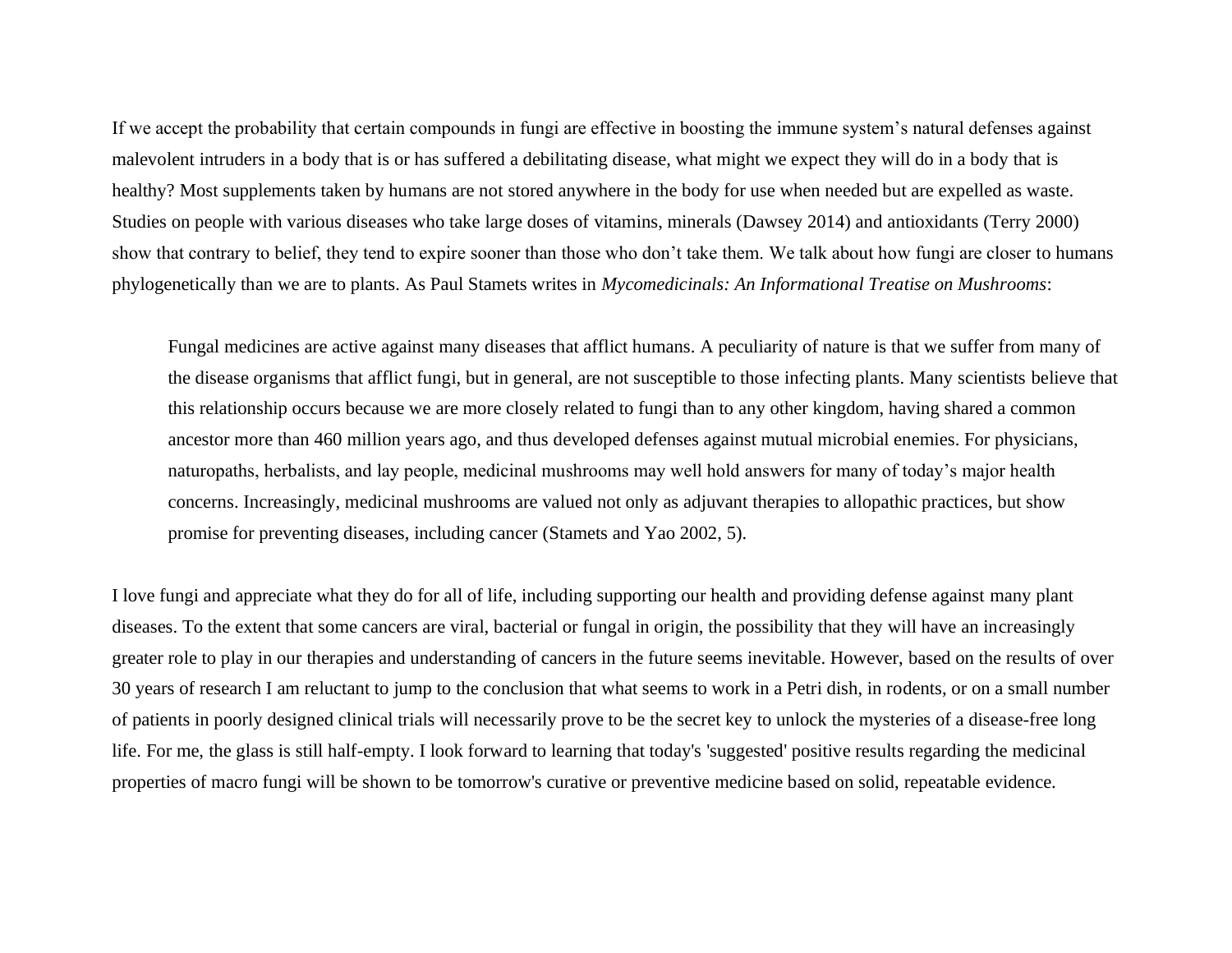### **References**

- Anderson, Eugene N. 2014. *Food and Environment in Early and Medieval China*. Philadelphia: University of Pennsylvania Press.
- Benjamin, Denis R. 1995. *Mushrooms, Poisons and Panaceas*. New York: W. H. Freeman and Company.
- Casás-Selves, Matias, and James DeGregori. 2011. "How Cancer Shapes Evolution, and How Evolution Shapes Cancer." *Evolution: Education and Outreach* 4(4): 624-634.
- Chang, K. C. 1977. *Food in Chinese Culture*. New Haven: Yale University Press.
- Chen, Lincoln N., Michael R. Reich, and Jennifer Ryan. 2017. *Medical Education in East Asia: Past and Future*. Bloomington: Indiana University Press.
- Chen, Xi, Linyu Deng, Xuehua Jiang, and Taixiang Wu. 2016. "Chinese Herbal Medicine for Esophageal Cancer." *Cochrane Database of Systematic Reviews* January 22, 2016. https://doi.org/10.1002/14651858.CD004520.pub.7.
- Chung, Vincent C. H., Xinyin Wu, Edwin P. Hui, Eric T. C. Ziea, Bacon F. L. Ng, Robin S. T. Ho, Kelvin K. F. Tsoi, Samuel Y. S. Wong, and Justin C. Y. Wu. 2015. "Effectiveness of Chinese Herbal Medicine for Cancer Palliative Care: Overview of Systematic Reviews with Meta-analyses." *Scientific Reports* 5: 1811 (2015). http://www.nature.com/articles/srep18111.
- *Cochrane Reviews.* http://www.cochrane.org/search/site/Chinese%20medicines.
- Cohen, Misha Ruth. 2015. *The Chinese Medicine Handbook*. Beverly, MA.: Far Winds Press.
- Crozier, Ralph C. 1968*. Traditional Medicine in Modern China*, Cambridge: Harvard University Press.
- \_\_\_\_\_. 1976. "The Ideology of Medical Revivalism in Modern China" in *Asian Medical Systems: A Comparative Study*, edited by Charles Leslie, 341-355. Berkeley: University of California Press.
- Dawsey, Sonja P., Albert Hollenbeck, Arthur Schatzkin, and Christian C. Abnet. 2014. "A Prospective Study of Vitamin and Mineral Supplement Use and the Risk of Upper Gastrointestinal Cancers." *PLoS One* 9(2): e88774.
	- https://doi.org/10.1371/journal.pone.0088774.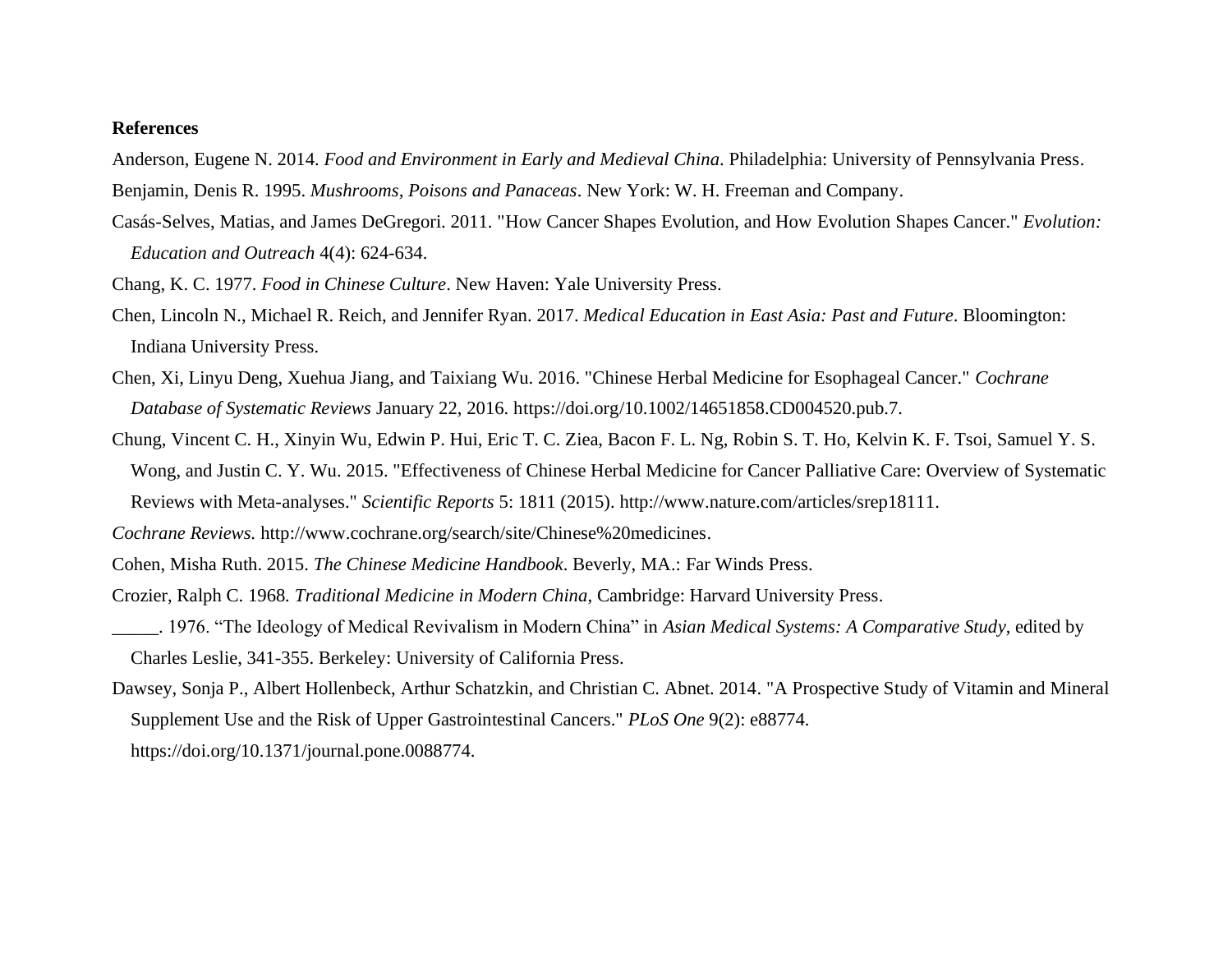- Din, M. Omar, Tal Danino, Arthur Prindle, Matt Skalak, Jangir Selimkhanov, Kaitlin Allen, Ellixis Julio, Eta Atolia, Lev S. Tsimring, Sangeeta N. Bhatia, and Jeff Hasty. 2016. "Synchronized Cycles of Bacterial Lysis for *in vivo* Delivery." *Nature* 536 (7614): 81-85. https://doi.org/10.1038/nature18930.
- "FDA Approval Brings First Gene Therapy to the United States." *U.S. Food and Drug Administration*. FDA News Release August 30, 2017.
- Felfoul, O., M. Mohammadi, S. Taherkhani, D. de Lanauze, X. Y. Zhong, D. Loghin, S. Essa, S. Jancik, D. Houle, M. Lafleur, L. Gaboury, M. Tabrizan, N. Kaou, M. Atkin, T. Voung, G. Batist, N. Beauchemin, D. Radzioch, and S. Martell.2016. "Magnetoaerotactic Bacteria Deliver Drug-containing Nanoliposomes to Tumour Hypoxic Regions." *Nature Nanotechnology* 11: 941-947. https://doi.org/10.1038/nnano.2016.137.
- Genet, Jacques. 1962. *Daily Life in China on the Eve of the Mongol Invasion 1250-1276*. Translated by H.M. Wright. Stanford: Stanford University Press.
- Hepeng, Jia. 2008. "Stock Market Blow for Traditional Medicines," *Chemistry World*. April 28, 2008. http://www.chemistryworld.com/news/stock-market-blow-for-traditional-medicines/3003783.article.
- Houlton, Sarah. 2018. "Cancer Immunotherapy Spreads Rapidly." *Chemistry World*. October 2018. http://www.chemistryworld.com/news/cancer-immunotherapy-spreads-rapidly/3009638.article.
- Huang, Tracy. 2015. *Healthy Eating: Traditional Chinese Medicine – Inspired Healthy Eating Guides for All Four Seasons*. Amazon Digital Services. Kindle.
- Juergens, Nathan. 2015. "Modern Bloodletting" in *Training: Stories from Tomorrow's Physicians.* University of Minnesota Medical School. February 25, 2015. https://in-training.org/modern-bloodletting-8443.
- Keiger, David. 2013. "Moving Cancer Research Out of the Petri Dish and Into the Third dimension." *John Hopkins Magazine*. Winter 2013. hub.jhu.edu/magazine/2013/winter/cancer-in-3d/.
- Kepler, Johannes. 2015. *Astronomia Nova 1609.* (Second Edition) Translated by William H. Donahue. Santa Fe, NM: Green Lion Press.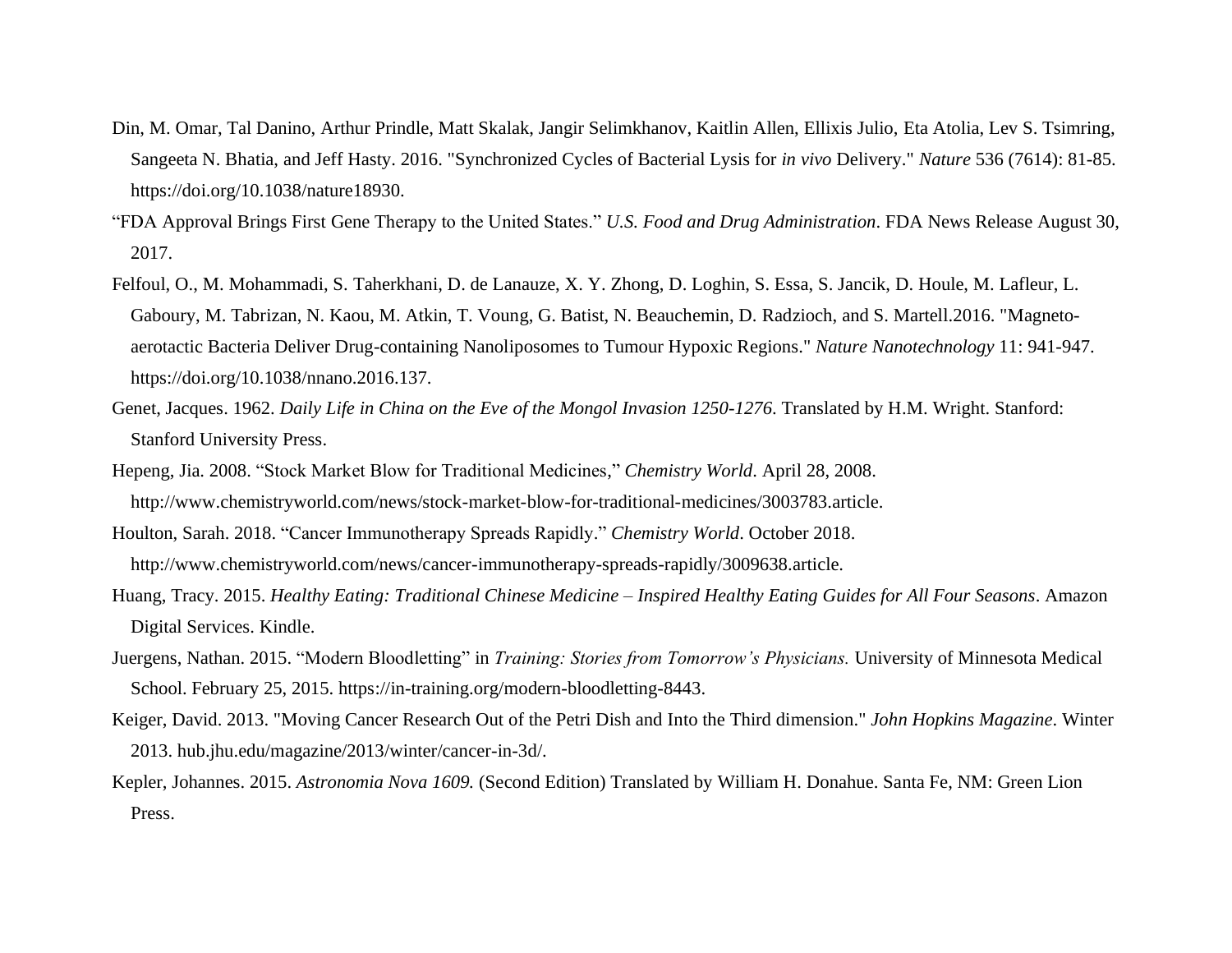- Kim, James. H., and Anthony R. Sciali. 2011. "Thalidomide: The Tragedy of Birth Defects and the Effective Treatment of Disease." *Toxicological Sciences* 122(1): 1-6. https://doi.org/10.1093/toxsci/kfr088.
- Klupp, Nerida L., Dennis Chang, Fiona Hawke, Hosen Kiat, Huijuan Cao, Suzanne Grant, and Alan Bensoussan. 2015. "*Ganoderma lucidum* Mushroom for the Treatment of Cardiovascular Risk Factors." *Cochrane Database of Systematic Reviews* Feb. 17, 2015*.*  https://doi:org.10.1002/14651858.CD007259.pub2.
- Kuperferschmidt, Kai. 2018. "A Call to Arms Against the Other Retrovirus." *Science* 360(6391): 844. May 25, 2018.
- Lane, Nathan. 2015. "The Unseen World: reflections of Leeuwenhoek (1677) 'Concerning Little Animals.'" *Philosophical Transactions of the Royal Society*. https://doi.org/10.1098/rstb.2014.0344.
- Lawrence, Leah. 2008. "Blood-letting: An Early Treatment Used by Barbers, Surgeons." *Hematology/Oncology* February 10, 2008. https://www.healio.com/hematology-oncology/news/print/hemonc-today/%7B630731c4-d1a3-4d77-94b9- 8a2850da4f0e%7D/bloodletting-an-early-treatment-used-by-barbers-surgeons.
- Li, Liyi, Yue Luo, Mingdong Lu, Xiaowu Xu, Haiduo Lin, and Zhiqiang Zheng. 2015. "Cruciferous Vegetable Consumption and the Risk of Pancreatic Cancer: A Meta-analysis." *World Journal of Surgical Oncology* 13: 44. https://doi: 10.1186/s12957-015-0454-4. Li, Zhi-Sui. 1996. *The Private Life of Chairman Mao*. New York: Random House.
- Lisanti, Michael P., U.E. Martinez-Outschoorn, Z. Lin, S. Pavlides, D. Whitaker-Menezes, R.G. Pestell, A. Howell, and F. Sotgia. 2011. "Hydrogen Peroxide Fuels Aging, Inflammation, Cancer Metabolism and Metastasis: The Seed and Soil Also Needs Fertilizer." *Cell Cycle* 10(15): 2440-2449. https://doi:10.4161/cc.10.15.16870.
- Liu, Guohui. 2015. *Foundations of Theory for Ancient Chinese Medicine: Shang Han Lun and Contemporary Medical Texts*. Philadelphia: Singing Dragons.
- Luo, A., F. Wang, D. Luo, D. Hu, P. Mao, W. Xie, X. He, W. Kan, and Y. Wang. 2015. "Consumption of Vegetables May Reduce the Risk of Liver Cancer: Results from a Meta-analysis of Case-control and Cohort Studies." *Clinical Research in Hepatology and Gastroenterology* 39: 45–51. https://doi: 10.1016/j.clinre.2014.08.003.
- Maciocia, Giovanni. 2015. *The Foundations of Chinese Medicine: A Comprehensive Text* London: Elsevier.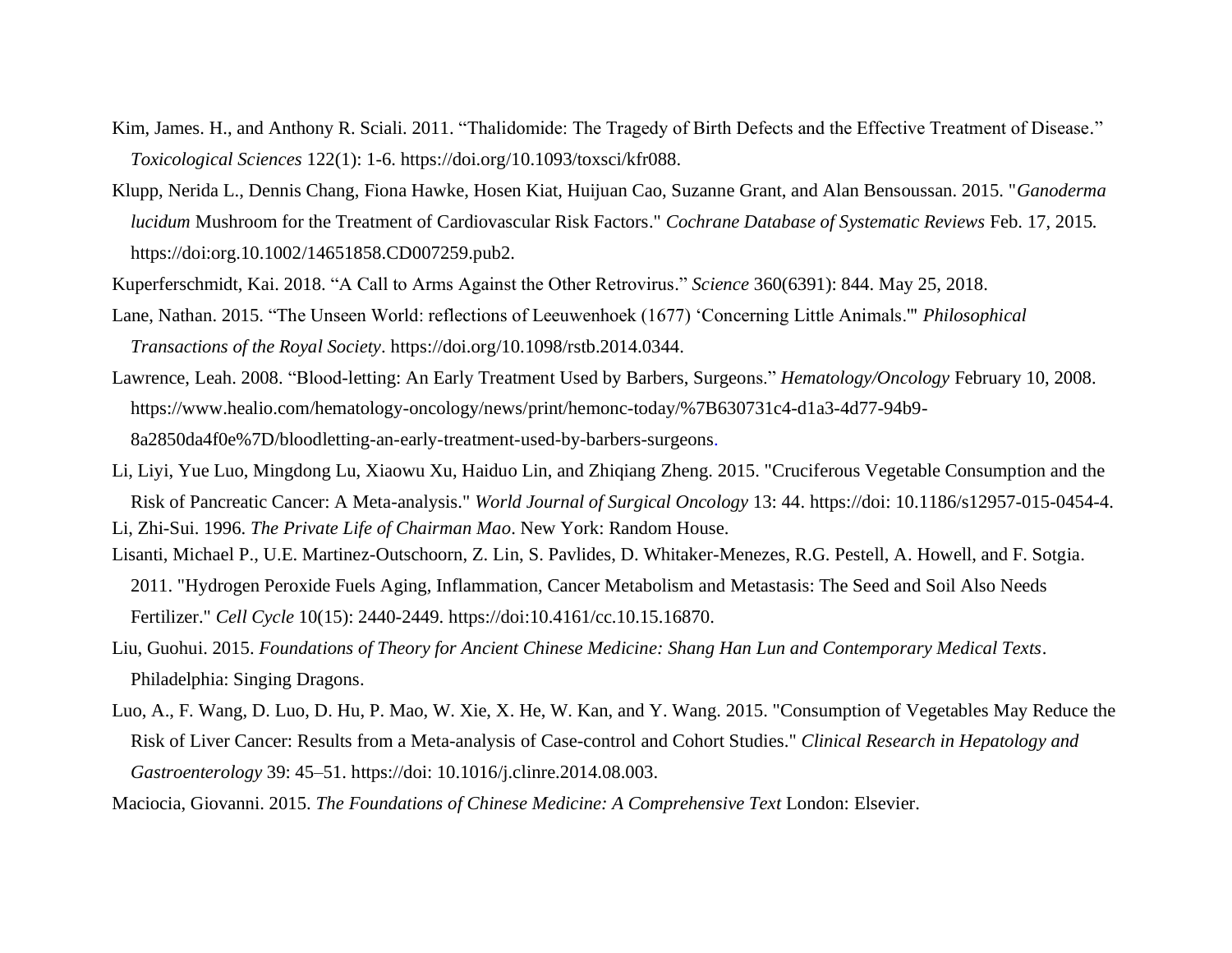- Mak, Isabella W.Y., Nathan Evaniew, and Michelle Ghert. 2014. "Lost in Translation: Animal Models and Clinical Trials in Cancer Treatment." *American Journal of Translational Research* 6(2): 114-118.
- Martel, Jan, Yun Fei Ko, David M. Ojcius, Chia Jung Chang, Chuan Sheng Lin, Hsin Chih Lai, and John D. Lung. 2017. "*Trends in Pharmacological Sciences* 38(11): 967-981. https://doi.org/10.1016/j.tips.2017.07.006.
- Neelapu, Sattva S., Frederick L. Locke, Nancy L. Bartlett, Lekakis J. Lazaros, David B. Miklos, Caron A. Jacobson, Ira Braunschweig, Olaekan O. Oluwole, Tanya Siddiqi, Yi Lin, John M. Timmerman, Patrick J. Stiff, et al. 2017. "Axicabtagene Ciloleucel CAR T-Cell Therapy in Refractory Large B-Cell Lymphoma." *The New England Journal of Medicine* 377: 2531-2544. https://doi: 10.1056/NEJMoa1707447.
- Rencun, Yu, and Hong Hai. 2018. *Cancer Management with Chinese Medicine: Prevention and Complementary Treatments*. Rev. edition. Singapore: World Scientific Publishing.
- Rogers, Robert. 2011. *The Fungal Pharmacy: The Complete Guide to Medicinal Mushrooms and Lichens of North America*, Berkeley, CA: North Atlantic Books.
- \_\_\_\_. *Mushrooms Essences:* 2016. *Vibrational Healing from the Kingdom Fungi*. Berkeley, CA: North Atlantic Books.
- Sagiv-Barfi, Idit, Debra K. Cezerwinski, Shoshana Levy, Israt Alam, Aaron T. Mayer, Sanjiv S. Gambhir, and Ronald Levy. 2018. "Eradication of Spontaneous Malignancy by Local Immunotherapy." *Science Translational Medicine* 10 (426). January 31, 2018. https://doi:10.1126/scitranslmed.aan4488.
- Sargent, Emma. 2017. "From Venoms to Medicine." *The Royal Society of Chemistry*. December 12, 2017. https://www.chemistryworld.com/features/from-venoms-to-medicine/3008360.article.
- Schieszer, J. 2015 "Study Suggests Rena Cell Carcinoma Reprograms its Metabolism to Evade Immune System." *Cancer Therapy Advisor*. May 26, 2015. PDF 1-5. https://dmm.biologists.org/content/dmm/11/8/dmm036673.full.pdf.
- Schilsky, Richard L. 2018. "Placebos in Clinical Trials." [https://www.cancer.net/research-and-advocacy/clinical-trials/placebos](https://www.cancer.net/research-and-advocacy/clinical-trials/placebos-cancer-clinical-trials)[cancer-clinical-trials.](https://www.cancer.net/research-and-advocacy/clinical-trials/placebos-cancer-clinical-trials) April 20, 2018.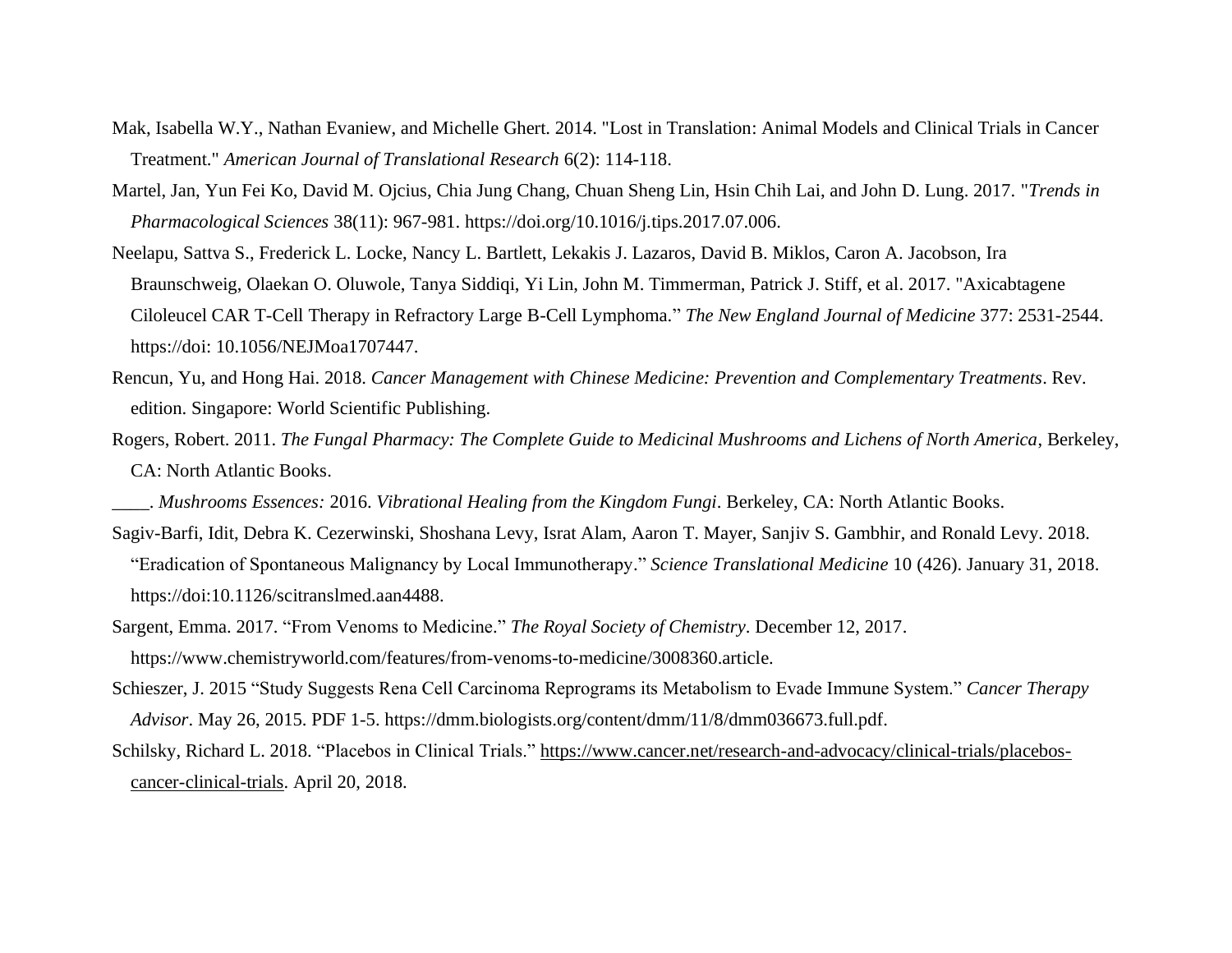- Schulze, Almut, and Maria Yuneva. 2018. "The Big Picture: Exploring the Metabolic Cross-talk in Cancer." *Disease Models and Mechanisms* August 24, 2018. https://doi:10.1242/dmmm.036673.
- Sivin, Nathan. 1987. *Traditional Medicine in Contemporary China: Science, Medicine and Technology in East Asia* Vol. *2*. University of Michigan Center for Chinese Studies. University of Michigan Press.
- Song, Shiyu, Miza S. Vuai, and Minato Zong. 2018. "The Role of Bacteria in Cancer Therapy Enemies in the Past, But Allies at Present." *Infectious Agents of Cancer* 13: 9. Published online March 15, 2018. https://infectagentscancer.biomedcentral.com/articles/10.1186/s13027-018-0180-y.
- Stamets, Paul and Dusty Yao. 2002. *Mycomedicinals: An Informational Treatise on Mushrooms*. Olympia, WA: MycoMedia Production.
- Tang, Jin-Ling, Si-Yan Zhan, and Edward Ernst. 1999. "Review of Randomized Controlled Trials of Traditional Chinese Medicine." *British Medical Journal* 319(7203): 160-161. https://doi.org/10.1136%2Fbmj.319.7203.160.
- Terry, P., J. Lagergrren, W. Ye, O. Nyrén, and A. Wolf. 2000. "Antioxidants and Cancers of the Esophagus and Gastric Cardia." *International Journal of Cancer* 87: 750-754.
- Torres, Wheeler, Víctor Lameda, Luis Carlos Olivar, Carla Navarro, Jorge Fuenmayor, Adrián Pérez, Andres Mindiola, Milagros Rojas, Maria Sofia Martinez, Joselyn Tojas, and Valmore Bermudez. 2018. "Bacteria in Cancer Therapy: Beyond Immunostimulation." *Journal of Cancer Metastasis Treatments* 4:4 (January 24, 2018), Open Access. https://jcmtjournal.com/article/view/2365/1873.
- Turati, Frederica, Marta Rossi, Claudio Pelucchi, Fabio Levi, and Carlo La Vecchia. 2015. "Fruit and Vegetables and Cancer Risk: A Review of Southern European studies," *British Journal of Nutrition* 113(S2): 102-110. https://doi: 10.1017/S0007114515000148. Unschuld, Paul U. 1985. *Medicine in China: A History of Ideas.* Berkeley: University of California Press.
- \_\_\_\_\_. 1986. *Medicine in China: A History of Pharmaceutics*. Berkeley, California: University of California Press. Waldholz, Michael. 2018. "Why Our Own Immune Systems Attack Our Best Drugs – and How to Stop It." *Scientific American* January 10, 2018. 29(1): 5863.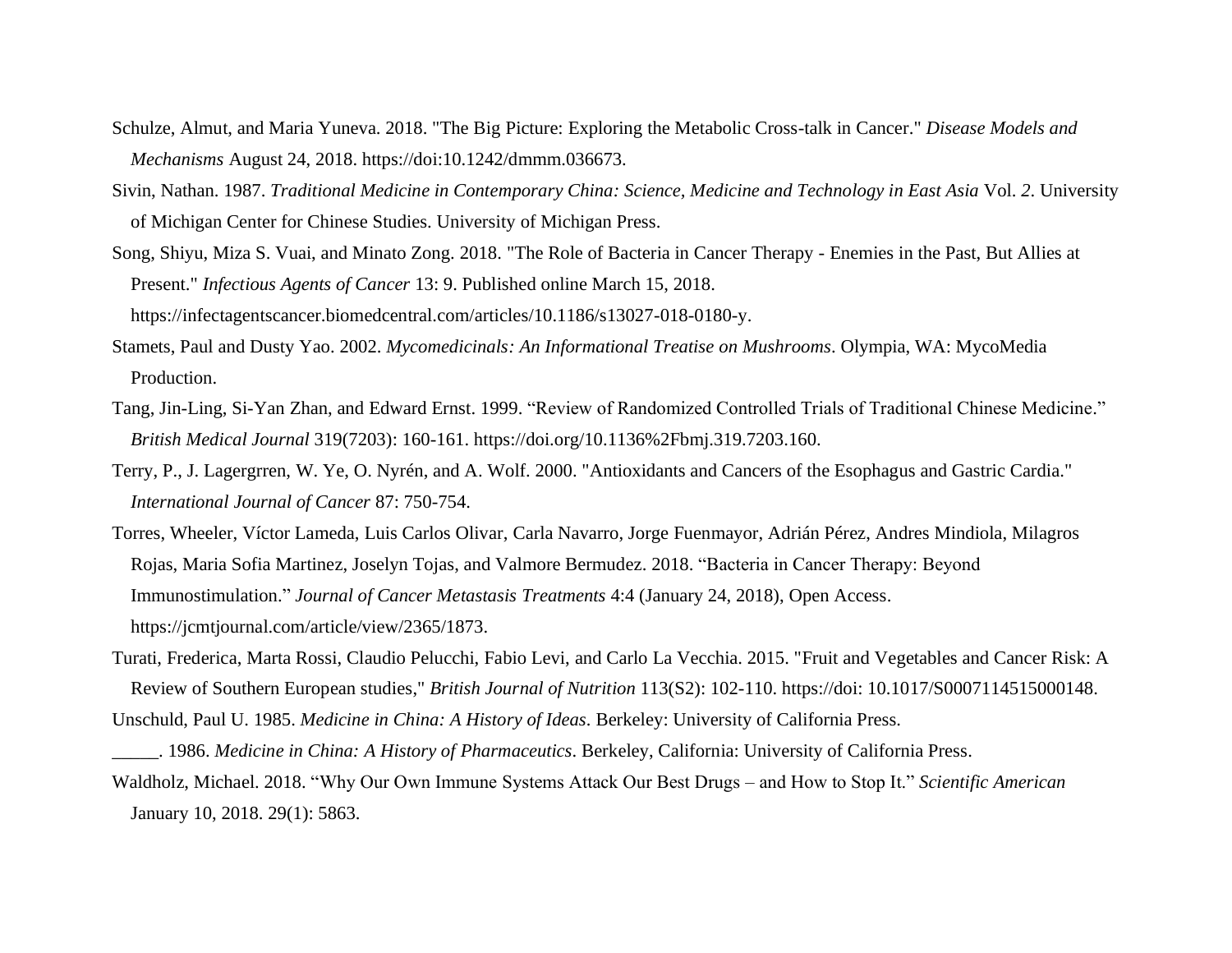- Wang, Yun Fei, Hua Fa Que, Yong Jun Wang, and Xue Jun Cui. 2014. "Chinese Herbal Medicines for Treating Skin and Soft Tissue Infections." *Cochrane Systematic Review* July 25, 2014. https://doi.org/10.1002/14651858.CDo10619.pub2.
- Wasser, Solomon P. 2017. "Medicinal Mushrooms in Human Clinical Studies. Part 1. Anticancer, Oncoimmunological, and Immunomodulatory Activities: A Review." *International Journal of Medicinal Mushrooms* 19 (4). 279-317. 10.1615/IntJMedMushrooms.v19.i4.10.
- Wells, S. D. 2013. "Beat Cancer with 35% Peroxide." *Natural News Network*. October 19, 2013. [https://www.naturalnews.com/042577\\_cancer\\_treatment\\_hydrogen\\_peroxide\\_alternative\\_medicine.html.](https://www.naturalnews.com/042577_cancer_treatment_hydrogen_peroxide_alternative_medicine.html)
- Wogan, Tim. "Magnetic Fields Deliver Cancer-killing Bacteria to Tumor's Heart." *Chemistry World* August 17, 2016. https://www.chemistryworld.com/news/magnetic-fields-deliver-cancer-killing-bacteria-to-tumours-heart/1017240.article.
- Wong, Chi Heem, Kien Wei Siah, and Andrew Lo. 2018. "Estimation of Clinical Trial Success Rates and Related Parameters." *Biostatistics* 20(2): 273-286. https://doi.org/ 10.1093/biostatistics/kxx069.
- Xiang, Jianfeng, Yanjie Xiang, Shengming Lin, Dongwei Xin, Xiaowu Liu, Lingling Weng, Tao Chen, and Minguang Zhang. 2014. "Anticancer Effects of Deproteinized Asparagus Polysaccharide on Hepatocellular Carcinoma *in vitro* and *in vivo*." *Tumor Biology* 235(4): 3517–3524. https://doi: 10.1007/s13277-013-1464-x.
- Ye, Yu, Xiuqi Fang, and Fan Li. 2016. "Response and Recovery Measures for Two Floods in North China during the Nineteenth Century: A Comparative Study." *Springerplus* 5(1): 1985. https://doi: 10.1186/s40064-016-3642-y.
- Ying, Jianzhe, Xiolan Mao, Qiming Ma, Yichen Zong and Huaan Wen. 1987. *Icons of Medicinal Fungi from China*, Beijing: Science Press.
- Zhang, Daquing. 2017. "Medical Education in Contemporary Mainland China." in *Medical Education in East Asia: Past and Future*. Edited by Lincoln C. Chen, Michael R. Reich, and Jennifer Ryan, Bloomington: Indiana University Press.
- Zhang, Jiao-Jiao, Ya Li, Tong Zhou, Dong-Ping Xu, Sha Li and Hua-Bin Li. 2016. "Bioactivities and Health Benefits of Mushrooms Mainly from China." *Molecules* 21(7). PDF 1-16. https://doi.org/10.3390/molecules21070938.